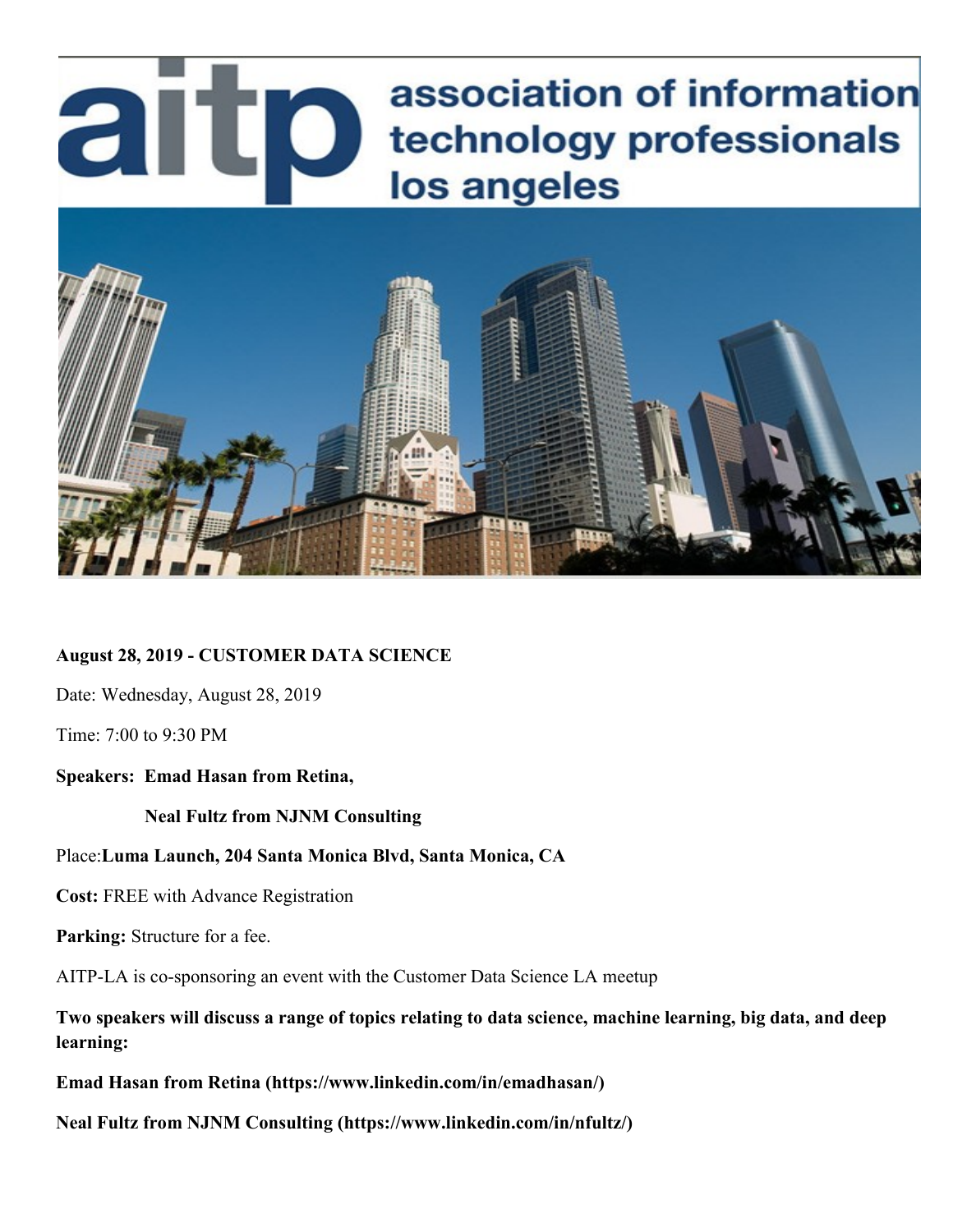**Please join us for great networking and stimulating discussion with industry experts.**

**The event is FREE to registrants.**

**Agenda:**

- **7:00 - Happy Hour + Networking**
- **7:30 - Speaker presentation**
- **8:15 - Happy Hour + Networking**

**Space is Limited, Registration is required. Appetizers and drinks will be provided.**

**Registration:**

**FREE - here's how to register:**

- **1. Log in to Meetup.com**
- **2. Go to https://www.meetup.com/Customer-Data-Science-LA/**
- **3. Join the Meetup**
- **4. Register for the August 28th event.**

#### **About our Speakers:**

# **Emad Hasan from Retina (https://www.linkedin.com/in/emadhasan/)**

Emad possesses an extensive knowledge of entrepreneurship, data science, artificial intelligence, social media, and marketing. First and foremost, he is a technologist who likes solving people problems using data science, machine learning and software algorithms.

He aligns with companies and causes that empower people, democratizes technology, and makes the world more of a meritocracy. In addition to his work at Retina.AI, he is a blogger, speaker, startup advisor, and an outdoor adventurist.

You can follow his blog here: http://ehasan.com

# **Neal Fultz from NJNM Consulting (https://www.linkedin.com/in/nfultz/)**

Neal is a statistical scientist at NJNM Consulting..

# **Arrive early for great networking.**

**Location:**